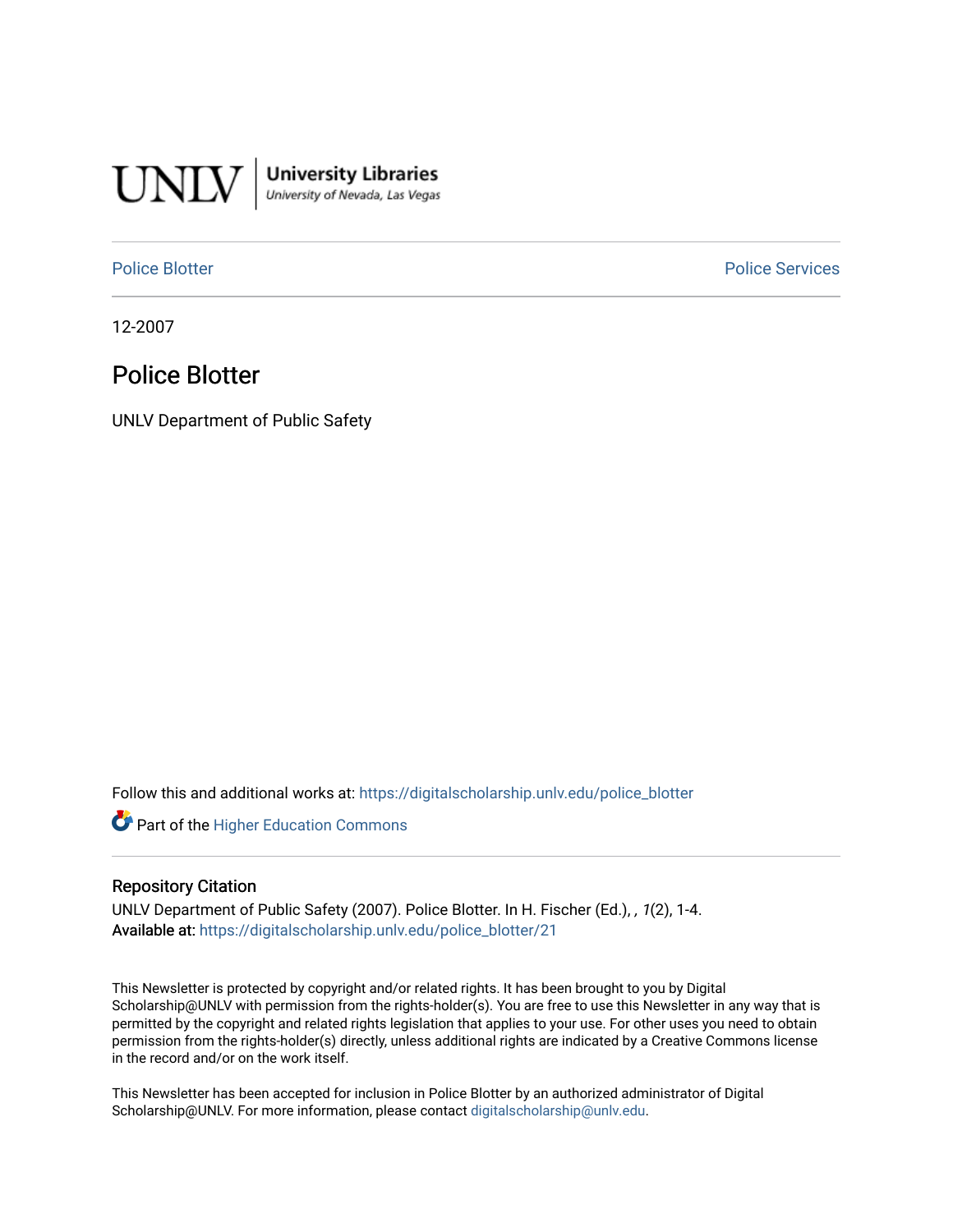# The Newsletter of "YOUR" UNLV Department of Police Services



#### Volume III Issue II

#### December 2007

### *Three Reasons Why You'll Want to Read this*

#### *Newsletter!!!*

- You will learn about UNLV's security in light of the Virginia Tech Tragedy.
- You will gain valuable information on what do in an "active shooter" situation on campus.
- You learn what steps to take to help protect you and your family this holiday season.

| Inside this issue:                                                                  |   |
|-------------------------------------------------------------------------------------|---|
| How to Prevent Crime<br>from Ruining your<br><b>Holiday Celebrations</b>            | 2 |
| Employee Spotlight                                                                  | 2 |
| Department of Police<br><b>Services New Hires</b>                                   | 4 |
| What's in a Name?<br><b>UNLV Department of</b><br>Public Safety Changes its<br>Name | 4 |

*"Protecting and serving the University Community"* 

### **Virginia Tech Awakens a Sense of Urgency on the UNLV Campus**

#### **Our preparedness**

 In light of the tragic events surrounding the shootings in Virginia Tech in 2007, the UNLV Police and

UNLV Administration have renewed their resolve to ensure the safety of students, faculty and staff in a shooting situation. If the Department determines that lives are at immediate risk, our police officers will respond to, identify, engage and eliminate the threat.

In case you didn't know,

UNLV's Police Department consists of fully-armed and trained, Nevada statecertified sworn police officers. The Department operates on a 24-hour, 7-days a week basis and is never closed. In addition, all officers are fully trained in how to handle "active shooters", and the Department has full-time trainers on staff to continuously train its personnel.

#### **Drills recently held with Las Vegas Metropolitan Police Department**

 Our department also trains and conducts readiness exercises with the Las Vegas Metropolitan Police Department's



S.W.A.T. officers. The Las Vegas Metropolitan Police Department and the UNLV Police have a long-standing agreement to come to each others aid in the event of an emergency. In the hours following

the Virginia Tech shootings Sheriff Gillespie personally contacted the UNLV Police Department to assure the University that he is committed to this agreement.

**Committee researching campus-wide emergency communications systems**

*("V-Tech" Continued on page 2)*

## **How Can Members of the Campus Community Protect Themselves in an "Active Shooter" Situation?**

#### **If you are directly involved in an incident and cannot safely evacuate....**

- Go to the nearest room or office (close and lock the door, turn off the lights, seek protective cover, keep quiet and act as if no one is in the room and don't answer the door).
- If possible, call 9-1-1 from your location and provide a police dispatcher

*("Active Shooter" Continued on page 3)*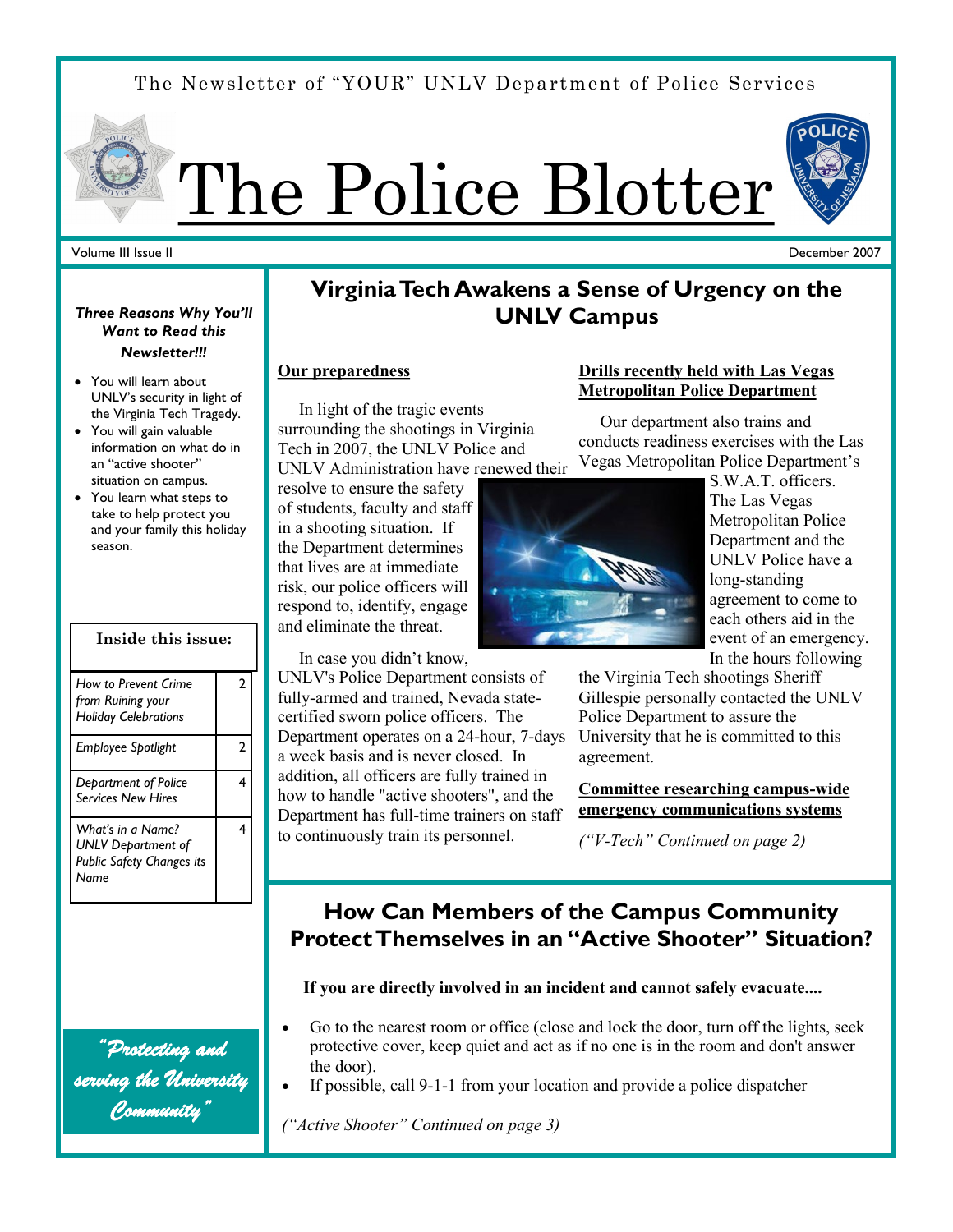### **How to prevent crime from ruining your holiday celebrations**

 Shopping, tree trimming, holiday decorating, holiday traveling, mailing gifts and cards…. It's the holidays and the "to do" list is endless, so it's understandable that we pay less attention to our personal safety and security as we focus on the celebrations. **So what can you do to prevent yourself from becoming a victim of a crime during this time of year?**

#### **Holiday Shopping**

- Discourage shoplifters by carrying your wallet in your front pocket or holding your purse close to your body.
- Avoid carrying large amounts of cash or unnecessary credit cards. Try to pay with checks or credit cards whenever possible.
- If your children must accompany you, teach them to ask a store clerk for assistance *("Holiday" Continued on page 3)*

*"...for the first time in the Department's history, over 50% of all personnel within the Department represent a minority group. "*

*("V-Tech", cont. from page 1)*

 Currently UNLV's Administration has created a committee to improve upon UNLV's emergency notification systems. The committee consists of representatives from the Office of Public Affairs, Department of Risk Management & Safety, Division of Finance & Business and the Department of Police Services. At this time they are reviewing "Requests for Proposals" (R.F.P.'s) from a variety of vendors, and looking into a variety of warning systems including sirens, reverse 9- 1-1 systems, text messaging, etc.

 Currently, UNLV's primary means of warning the campus on a campus-wide scale is via e-mail. UNLV's e-mail systems can prioritize "emergency" e-mails for

dissemination to all campus subscribers. Faculty & Staff receive these emergency e-mails through "UNLV Official", and Students receive these emergency e-mails through "R.A.V.E." (Rebel Announcements Via E-mail). The UNLV Department of Police Services has been granted access to send "unfiltered" messages through these systems in the event of an emergency, and in the past this procedure has been utilized to notify the campus community of dangerous situations like natural gas leaks. On these occasions, e-mails were disseminated immediately to the campus once UNLV's Administration received notification.

 In addition, when emergencies occur the Department of Police Services and the Department of Risk Management & Safety both have the capability of immediately notifying all

campus police staff and top level University Administrators of the incident via a small-scale "reverse 9-1- 1" warning system which sends alerts to these staff personnel via phone and e-mail.

#### **Bomb Dog**

 In 2007, the Department of Police Services gained a new tool in its emergency preparedness efforts. Officer William Burkett was sent for extensive dog-handling training for several months and is now responsible for UNLV's K-9 bomb dog unit. In the past, UNLV has had to rely on local ATF officers to conduct bomb sweeps of major campus events like graduation ceremonies and sporting events. Now Officer Burkett and "Bea", his assigned bomb dog, perform this security measure directly on behalf of the University.



 Robert Ljungquist is a Public Safety day-shift patrol officer who can frequently be seen during the

### **UNLV Student Life Employee Spotlight**

University's normal hours of operation. He's also the department's vehicle officer responsible for maintaining it's police fleet. It's this role that gives him the most satisfaction, but it's only one of the many roles that earn him recognition. Robert is amongst the most decorated members of the

police force having earned multiple awards over the years including the 2006 "Police Officer of the Year Award".

 Robert is the oldest of four siblings born and raised in Las Vegas by Bob and Linda *("Employee Spotlight" continued on page 3)*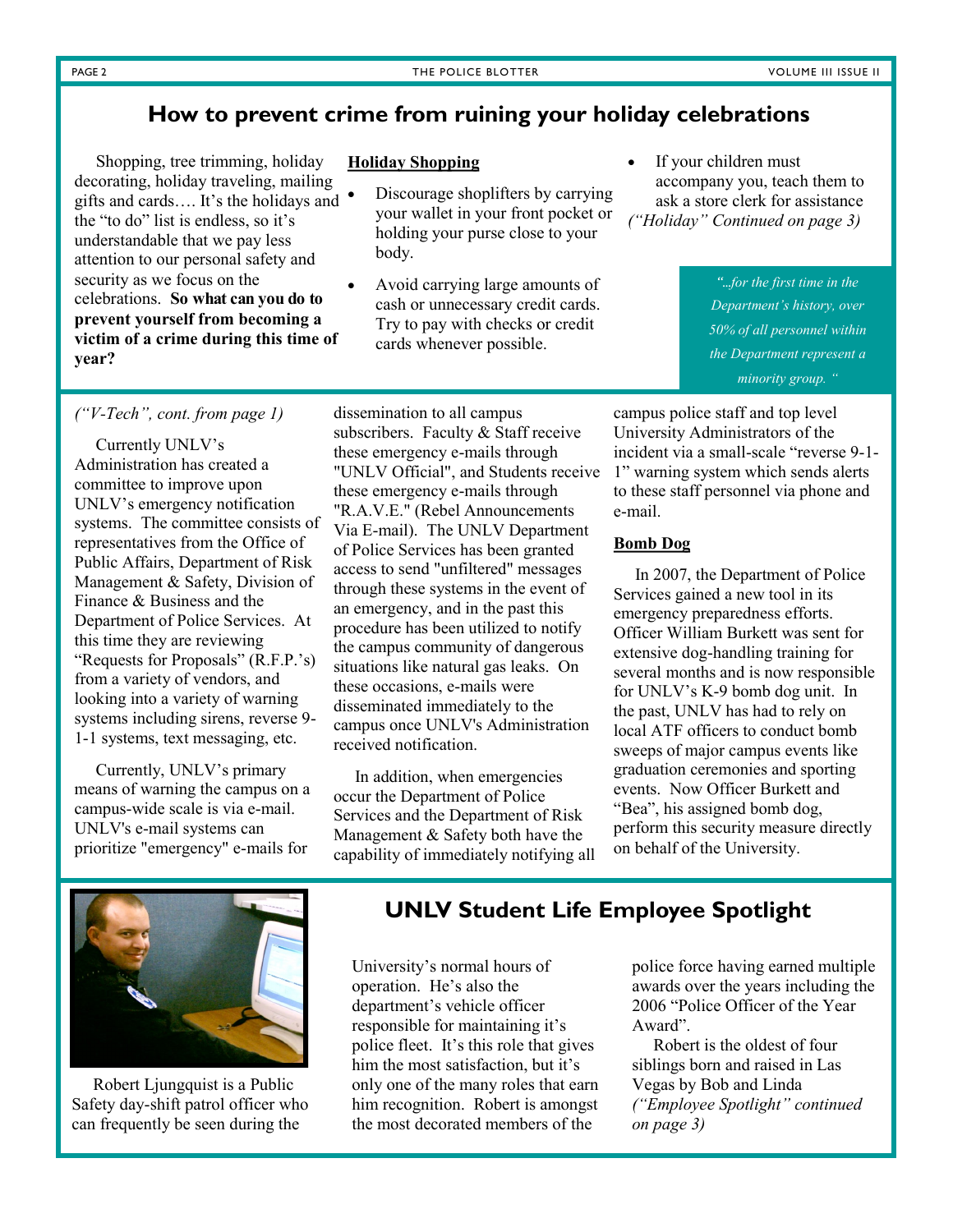#### VOLUME III ISSUE II THE POLICE BLOTTER THE POLICE BLOTTER THE PAGE 3

("Active Shooter", continued from page 1)

with the following information: your name, location of the incident, number of shooters, description(s) of the shooter(s), number of people involved, your location & any injuries to victims you may be aware of.

 Wait for the UNLV Police or local police to assist you out of the building.

#### **If you think you can safely evacuate from the area of the incident....**

 While exiting, notify anyone you may encounter to exit the building



immediately.

- Evacuate to a safe area away from the danger and take protective cover. Stay there until assistance arrives.
- Call 9-1-1 and provide the following information: your name, location of the incident, number of shooters, description(s) of the shooter(s), number of people involved, your location & any injuries to victims you may be aware of.
- If not immediately threatened by the situation, take protective cover and stay away from all windows and doors until notified otherwise.

#### *("Spotlight" continued from page 2)*

Ljungquist. His father was the general manager for Pizza Hut of Las Vegas, and at first it appeared that Robert would follow a similar path. However, early on Robert determined it wasn't for him. He then joined the UNLV Police Department in 2003.

After joining the force he

married Andrea, a UNLV graduate with a Bachelors Degree in Elementary Education. Their family soon grew with the birth of their son, Dillon. One of Robert's favorite pastimes is playing with his son, but he also enjoys participating in his church's Sunday school programs as well as reading anything written by Tom Clancy.

#### *("Holiday" Continued from page 2)*

in the event they are separated from you during shopping.

 Don't leave packages on the seat of your car, and always remember to securely lock your vehicle.

#### **Driving During the Holidays**

- If you attend parties where alcohol is served, remember to use a designated driver.
- Take breaks to avoid fatigue, especially when driving long distances.
- Buckle up! That means passengers and kids, too!

#### **Home & Holiday Decorations**

- Make sure all doors & windows have secondary locks and use them.
- Ensure that the outside of your home is well lit.
- Place gifts where they can't be seen from the outside.
- If traveling, use timers for lights and radios; suspend mail & newspaper deliveries; and ask a friend to watch your home.

#### **Gifts & Bills**

 Pay close attention to bills and report any unauthorized charges.  Photograph & record the serial numbers of your gifts and engrave them. This will help police recover your property and prevent thieves from pawning it.